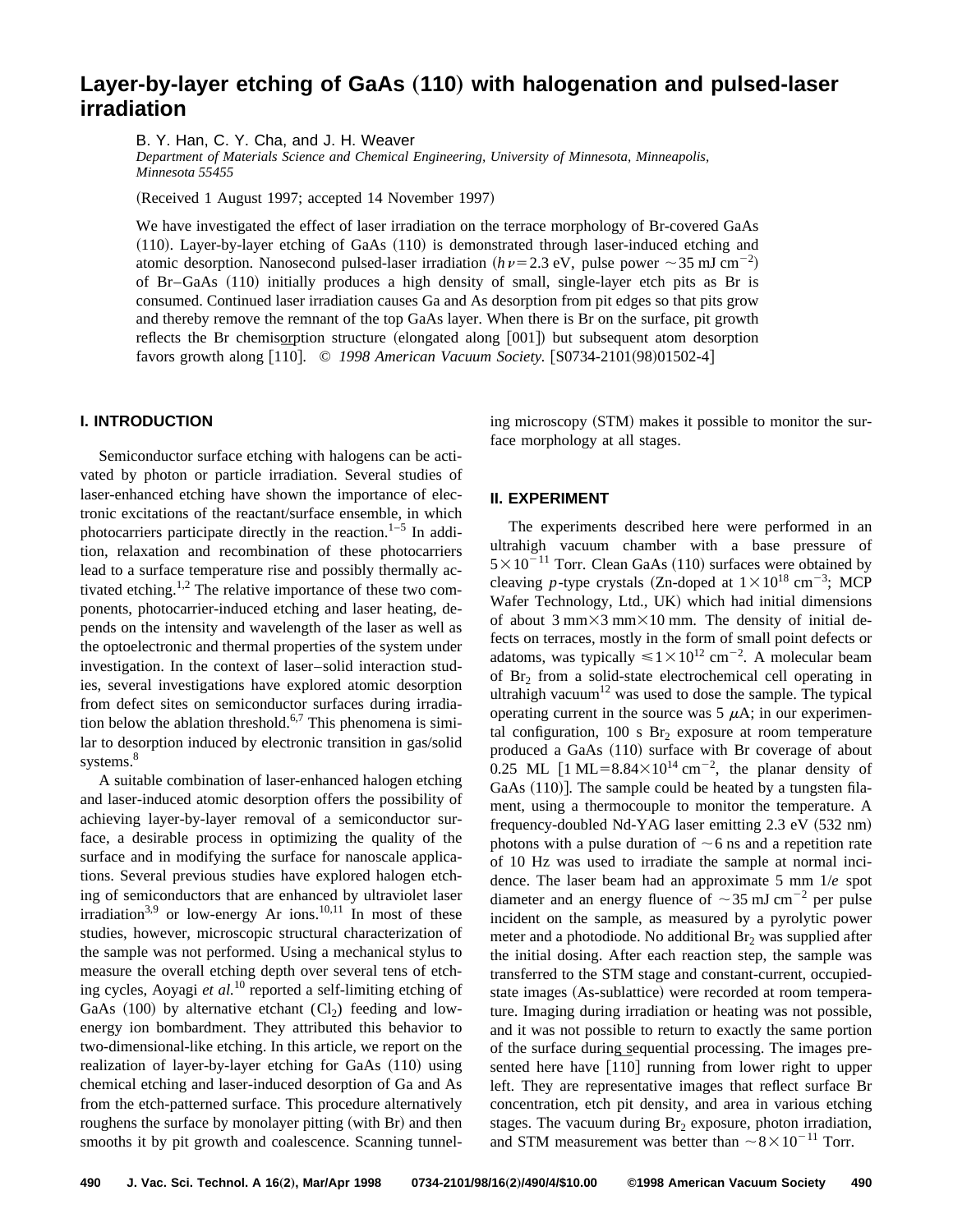



FIG. 1. (a) Occupied-state image of GaAs (110) after dosing with 0.25 ML of Br at 400 K. The bright  $2 \times 1/c(2 \times 2)$  islands and chains elongated along [001] reflect Br bonded to As sites. Within these structures, all Ga sites and half of the As sites are Br terminated ( $200 \times 200 \text{ Å}^2$ ). (b) Surface morphology after 200 laser pulses (pulse fluence  $\sim$  35 mJ cm<sup>-2</sup>) while the sample was heated to 400 K. Irradiation produces a large number of small etch pits. Residual Br decorates the pit edges. Some Br chains and small islands are also visible  $(250\times250 \text{ Å}^2)$ .

### **III. RESULTS AND DISCUSSION**

The micrograph of Fig.  $1(a)$  represents the surface after condensing  $\sim$  0.25 ML of Br at 400 K. The surface is decorated with bright features that form two-dimensional islands and chains elongated along  $[001]$ , i.e., perpendicular to the and chains elongated along [001], i.e., perpendicular to the substrate atomic row direction  $[1\overline{1}0]$ . As discussed previously,<sup>13,14</sup> Br<sub>2</sub> chemisorbs dissociatively on GaAs  $(110)$  and these features reflect Br bonded to As. Associated with them are Br–Ga features, but they are obscured by the brightness of Br-As. The Br coverage,  $\theta_{\rm Br}$ , was determined by direct counting. Irradiation with 200 laser shots while the sample was held at 400 K produced small, single-layer deep etch pits, as shown in Fig.  $1(b)$ . The typical pit size was less than ten surface unit cells, and the pit density was as high as  $1.5 \times 10^{13}$  cm<sup>-2</sup>. About 13% of the top layer in Fig. 1(b) had been removed by 200 shots, as  $\theta_{\text{Br}}$  was reduced to 0.1 ML, reflecting desorption of bromides in laser-enhanced etching. Most of the residual Br adatoms appeared as scattered features around the etch pits, together with a few short chains and Br islands. The decoration of pit boundaries by Br reflects the fact that such sites have lower coordination numbers and are favorable adsorption sites.<sup>13,14</sup> Comparison with thermal etching<sup>13,14</sup> indicates that pulsed-laser-induced etching produced a much higher density of smaller and less regular etch pits.

Insights into the reaction pathways associated with laser etching of Br–GaAs can be obtained by comparison with results for Cl–GaAs. For submonolayer Cl coverages, the etch products are GaCl, GaCl<sub>3</sub>, and As<sub>*x*</sub> ( $x=2,4$ ) with either thermal activation<sup>15,16</sup> or nanosecond UV laser irradiation.<sup>3,9</sup> In thermal etching, similar reaction pathways were observed for Cl–GaAs and Br–GaAs.<sup>14</sup> Terrace pit creation is a costly process in view of bond breaking and it involves formation/ desorption of  $GaBr_3$ , while  $GaBr$  desorption is primarily involved in pit enlargement at low local Br concentration. The irradiation etch yield deduced from Figs.  $1(a)$  and  $(b)$  is 0.87. Since the etch yields for trihalide and monohalide channels would be  $2/3$  and 2, assuming spontaneous  $As_x$  desorption, the observed yield of 0.87 implies that  $\sim 85\%$  ( $\sim 15\%$ ) of the Br was consumed via the trihalide (monohalide) channel. Based on a one-dimensional heat diffusion model, we can estimate that the surface temperature rise was  $\sim$  250 K for a laser pulse fluence of  $35 \text{ mJ cm}^{-2}$  (Ref. 5). The resultant peak surface temperature of  $\sim$  650 K was sufficient to activate both monohalide and trihalide channels; the former desorbs at 600 K whereas the latter (high concentration channel) can occur at 500 K.<sup>14</sup> Studies of etching at various pulse powers and substrate temperatures suggest the presence of photochemical contributions, as discussed elsewhere.17 We did not observe a desorption difference between  $n$ -type  $(S_i$ doped,  $1 \times 10^{18}$  cm<sup>-3</sup>) and *p*-type samples. This was because for nanosecond pulses with intensities more than  $1 \text{ mJ cm}^{-2}$ per pulse, the density of photocarriers in the depletion region exceeds the dopant concentration by orders of magnitude.<sup>5</sup>

The effects of subsequent laser irradiation were summarized in Fig. 2, which demonstrates etch pit growth and incremental removal of the top atomic layer. The base temperature was 300 K (instead of 400 K in Fig. 1) to avoid pitting of the exposed second layer. Figure  $2(a)$  was obtained after  $4 \times 10^3$  shots of the surface in Fig. 1(b). The pit density was reduced to  $2 \times 10^{12}$  cm<sup>-2</sup>, about 13% of that in Fig.  $1(b)$ , as small pits expanded and overlapped. At this stage,  $\sim$  25% of the top layer had been removed.

Pit growth due to irradiation for a surface that is partially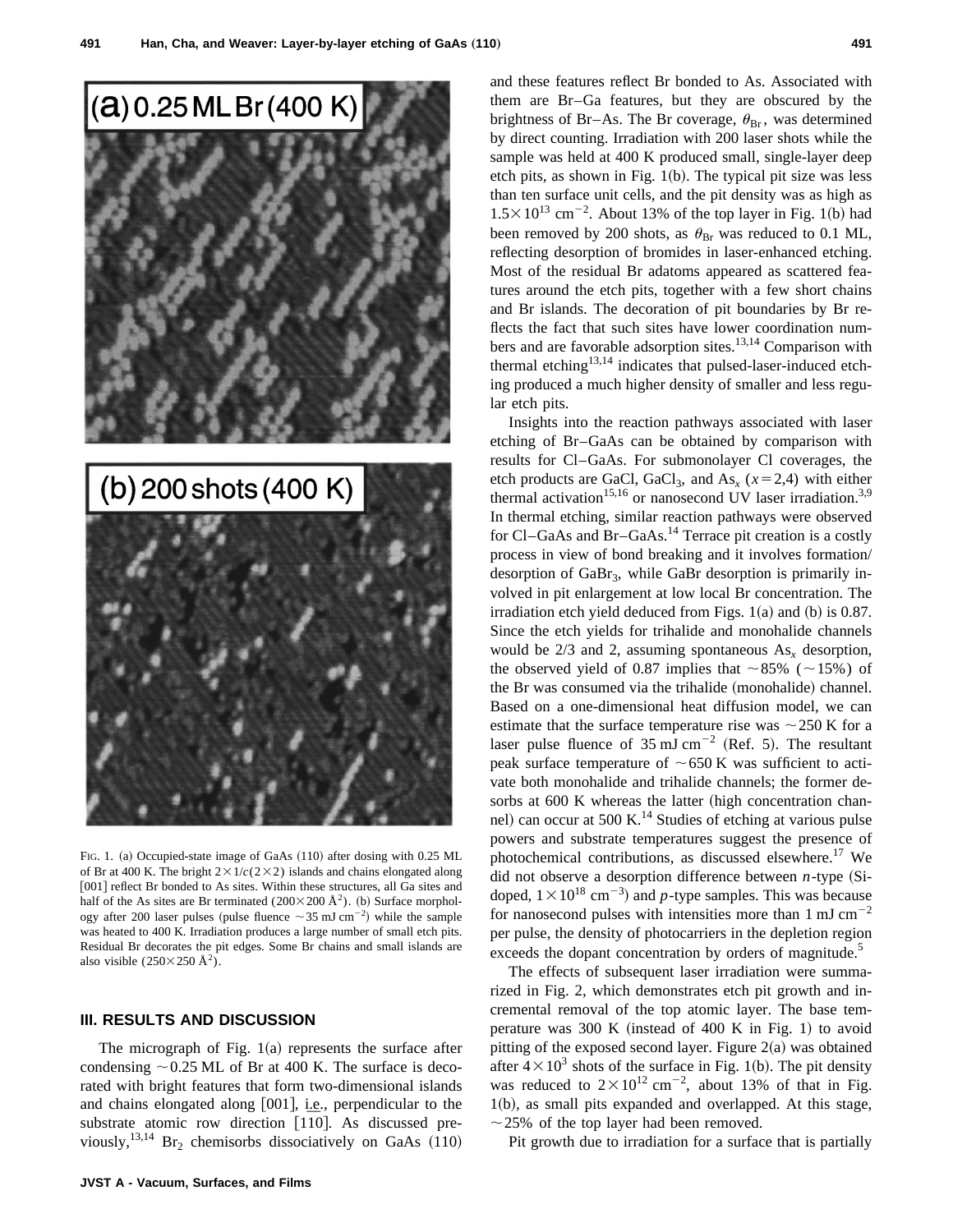

FIG. 2. STM micrographs showing that laser irradiation of the surface of Fig. 1(b) first produces irregular pits by enabling growth along [001], (a), until the FIG. 2. STM micrographs showing that laser irradiation of the surface of Fig. 1(b) first produces irregular pits by enabling growth along [001], (a), until the<br>Br is depleted. Thereafter, in (b) and (c), atom desorption p The inset in (d) highlights a small island of the top-layer remnant  $[550\times550 \text{ Å}^2$  in (a),  $800\times800 \text{ Å}^2$  in (b), (c), and (d)].

Br covered occurs via Br etching and desorption of substrate atoms that come from the boundaries of existing pits. The etching reflects a combination of short-duration laser heating and substrate-mediated photocarrier-induced reaction. As far as thermal desorption of atoms from the pit boundaries is concerned, heating at 650 K for 10 min caused no such atom evaporation in the absence of  $Br<sup>14</sup>$  Since the pulse fluence here gives rise to a peak surface temperature of only  $\sim$  550 K, we conclude that atom desorption was enabled by electronic excitation. This is supported by laser-induced atom desorption studies on GaAs  $(110)$  where the dependence of  $Ga<sup>0</sup>$  emission on laser wavelength (at powers comparable to ours) revealed a direct correlation between the  $Ga<sup>0</sup>$ desorption and the density of photo-generated twodimensional electron–hole pairs.<sup>7</sup> Surface defects such as adatoms, steps, and vacancies represent favorable sites for localization of the electronic excitation energy. The modification of the charge state by excitation or by trapping of carriers causes local bond distortion that leads to atom desorption.6,7 In control experiments, we irradiated a pristine GaAs (110) with  $1.2 \times 10^4$  laser shots at the same pulse fluence  $(35 \text{ mJ cm}^{-2})$  and found no increase of terrace defect density.

The effects of both Br etching and atom desorption from pit boundaries are evident in Figs.  $2(a)$  and  $2(b)$ . The former occurs with minimal surface diffusion of Br, so it tends to mimic the chemisorption structure [Fig.  $1(a)$ ] and enhances pit elongation along  $[001]$ . On the other hand, laser-induced pit elongation along [001]. On the other hand, laser-induced Ga or As desorption favors pit growth along  $[1\overline{1}0]$  because of the weaker bonding of nominally twofold coordinated atoms at pit ends. The result is that the overall pit shapes are highly irregular at first. With extended laser irradiation to produce Fig. 2(b), progressing from 2(a) where the Br concentration was  $< 0.02$  ML, the morphology reflects atom centration was  $\leq 0.02$  ML, the morphology reflects atom<br>emission with pit elongation along [110]. In Fig. 2(b), the exposed second layer accounts for 52% of the surface. The incremental removal associated with those  $1.8 \times 10^4$  laser shots was 0.27 ML and the emission yield was  $1.3 \times 10^{10}$  atoms/cm<sup>2</sup> per pulse ( $h\nu$ =2.3 eV, pulse fluence  $35 \text{ mJ cm}^{-2}$ ).